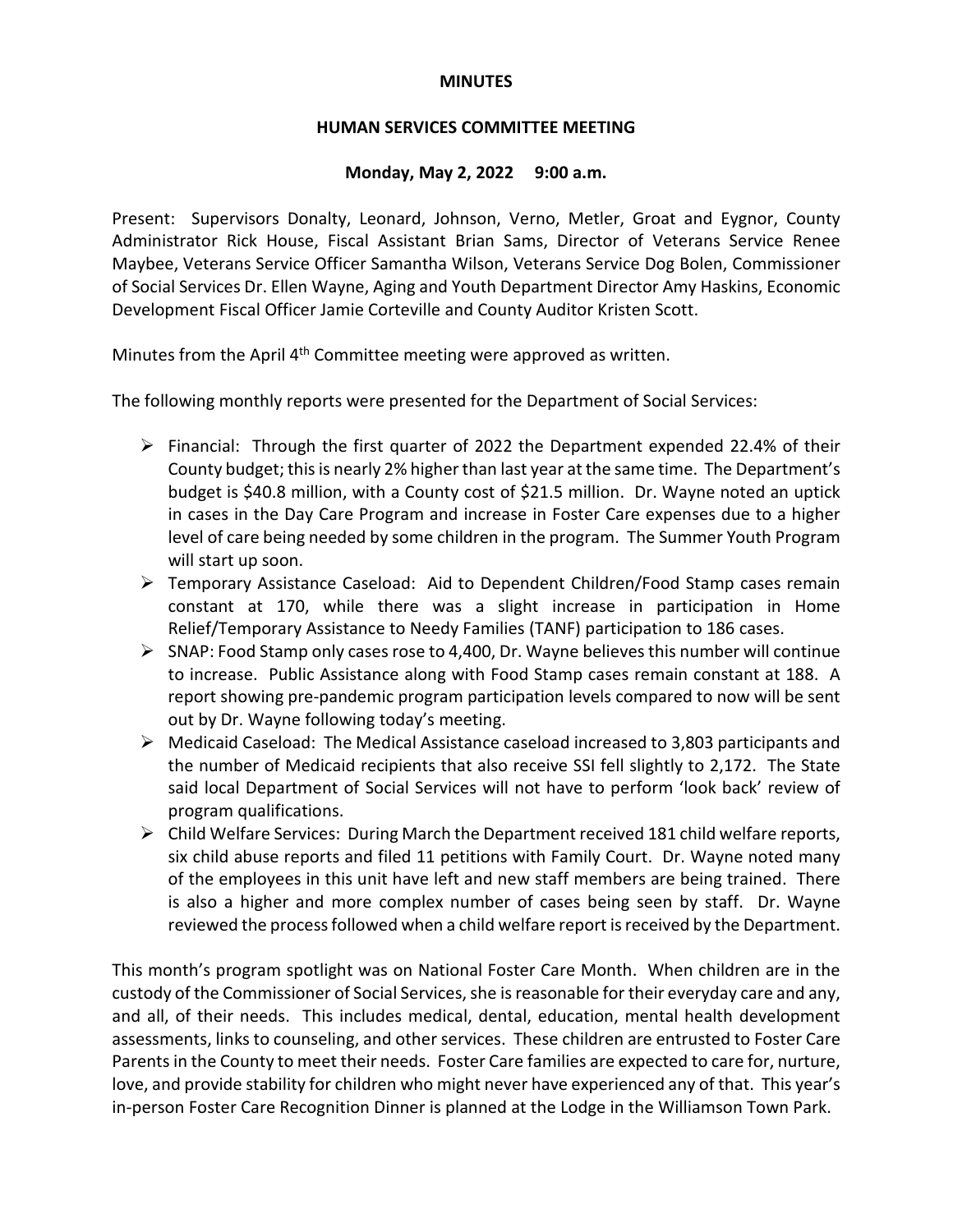## **PAGE 2**

The Committee was informed long-time secretary to the Commissioner, Dawn Smith, retired. Her replacement has been trained and is now in place.

Dr. Wayne updated the Committee on the Cross Systems Kids/Adult Cooperation effort. This system provides intervention and aligns services across systems—screening and assessments in one system, follows through with referrals, and treatment, in an effort to reduce the fragmentation of services and coordinate care.

There is tension between the State Department of Labor and the County's Department of Social Services regarding an upcoming contract with the Workforce Investment Board relating to services historically provided by the Department of Labor. She will keep the Committee updated.

The following transmittals were presented for the Department of Social Services:

--Authorization for the Chairman of the Board to sign a contract with Catholic Charities of the Finger Lakes for the provision of Early/Crisis Intervention Services to TANF eligible families at a cost not to exceed \$59,165. Approved 5-0.

--Authorization for the Chairman of the Board to Supervisors to sign an amended agreement with Hillside Children's Center to reflect modifications in the Federal Family First Prevention Services Act and State Law. Approved 5-0.

--Authorization for the Chairman of the Board of Supervisors to sign an amended agreement with the William George Agency to reflect modifications in the Federal Family First Prevention Services Act and State Law. Approved 5-0.

--Authorization for the Chairman of the Board to sign a seven-month contract extension with Youth Advocate Program, Inc. to allow for rebidding of this preventive, support and rehabilitation contract for services to children and families. Dr. Wayne stated the Department is re-visiting preventive services they offer, so they are serving the community to the highest benefit. This service will be re-bid for 2023. Approved 5-0.

--Authorization for the Chairman of the Board to sign an eight-month extension of the Wayne County Action Program contract to allow for rebidding of this parental educational service program to prevent child neglect for a cost of \$29,750. This service will be re-bid at the end of the year. Approved 5-0.

--Authorization to create and fill the position of Social Welfare Examiner. Dr. Wayne noted there has been no increase in staffing in this unit for the past 10 years and the number of new applications being received continues to grow. She reviewed upcoming retirements in the Department and the number of staff that are out with COVID. There continues to be a high number of individuals filing for Public Assistance and the timeline for responding to a public assistance request has been shortened by the State from 45 to 30 days. Approved 5-0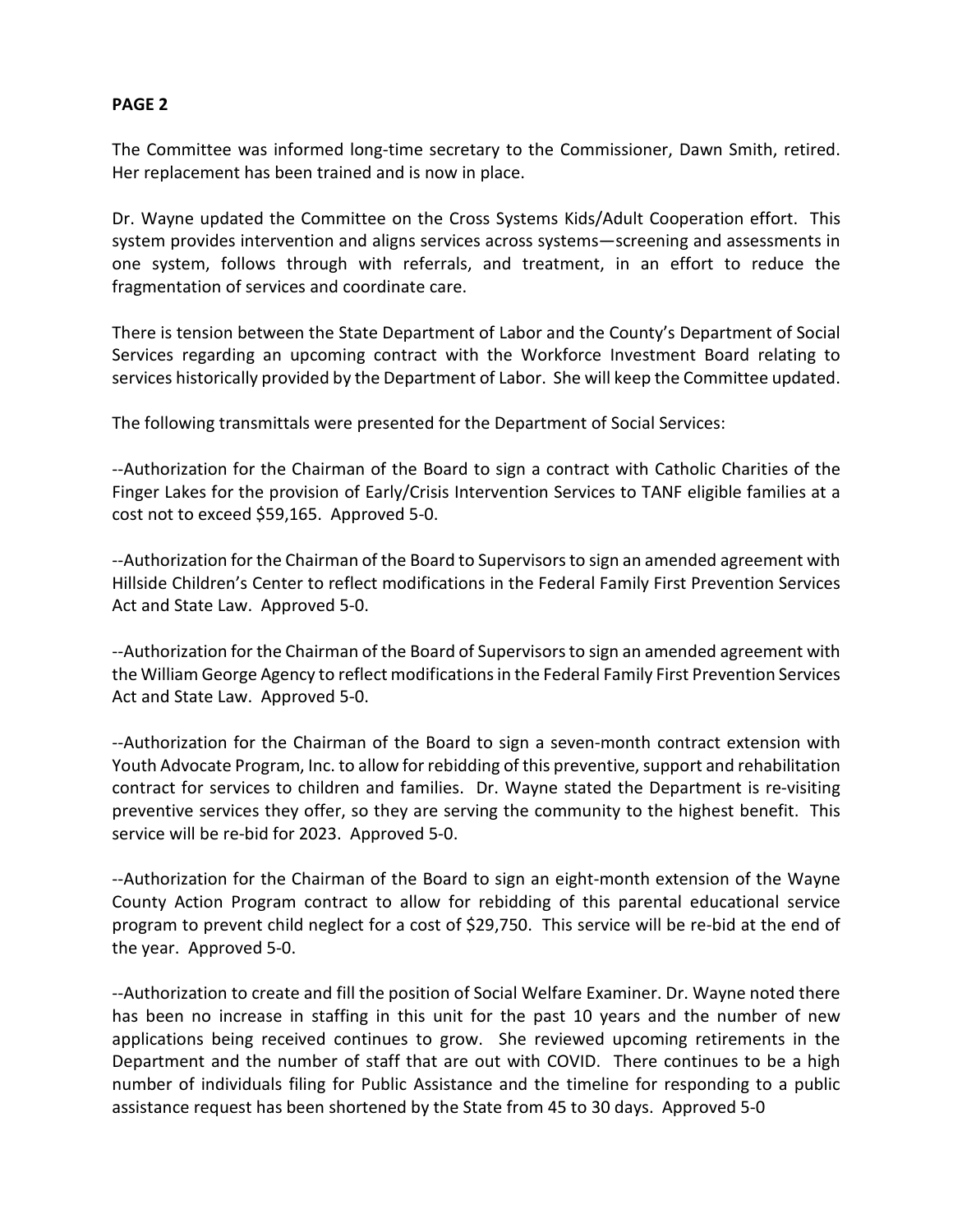# **PAGE 3**

--Authorization for the Chairman of the Board to sign a contract renewal with Family Counseling Services of the Finger Lakes for operation of the County's Child Advocacy Center for a price of \$64,575. The original contract allowed for a second year extension. Approved 5-0.

--Authorization to issue an advance payment in the amount of \$81,120 to Lucas Dobbins for the remodeling of space to accommodate the Department's long term housing program. This project is being paid for with ARPA funds. Restoring the apartment building will allow the Department to operate their long-term housing program. Approved 5-0.

--Authorization to appoint Rick Plympton from Optimax Systems to the Finger Lakes Workforce Investment Board. Approved 5-0.

The monthly activities report for the Veterans Service Agency was distributed with the agenda. During March the Department had contact with 612 veterans and/or family members; the majority of contacts were by phone, although personal meetings are resuming in the Office. There were 13 veterans transported to the Canandaigua Veterans Administration Medical Center, three to Rochester and 12 to Syracuse during the month. There have been changes in the law regarding exposure to hazardous materials while Veterans were in service; the local Office will assist with filing these claims. The Department was contacted regarding 40 veteran burials during April, paying for two indigent burials at a cost of \$5,500.

Mr. Groat requested an update on transportation services for the Veterans Service Agency that were formerly provided by RTS/WATS. He serves on the RTS/WATS Board and questioned their Director about the high rate increase for the transportation of Veterans to the Canandaigua VA Medical Center, stating the County would be preforming their own transportation due to this increase. Mrs. Maybee noted the Department has a vehicle purchase fund that contains remaining donations from the last van they purchased. She is also seeking grant funds for the purchase of a new van. Mrs. Maybee questioned if she should make contact with RTS/WATS to renegotiate a 2022 contract, or wait until 2023 to start a new contract. After a brief discussion, it was agreed Mrs. Maybee, Mr. House and Mr. Groat would meet with RTS/WATS regarding a future contract for veterans transportation.

The Committee was introduced to the new Veterans Service Dog Bolen; he is being well received by Veterans coming into the Office.

The monthly activities report for the Department of Aging and Youth was distributed with the agenda. The Office provided 343 clients with NY Connects assistance, 141 seniors with insurance counseling and provided home delivered meals to 196 seniors. A total of 133 seniors participated in the Lunch Club 60 Program, 270 have PERS units through the Department, 70 are receiving Aide services and 85 case management services. At this time there are 32 seniors waiting for case management services, six waiting to be placed on PERS units and one waiting to be placed on the Home Delivered Meal Program. Caseworkers are very busy with the amount of seniors they are working with and the amount of program knowledge they provide. There are about 250